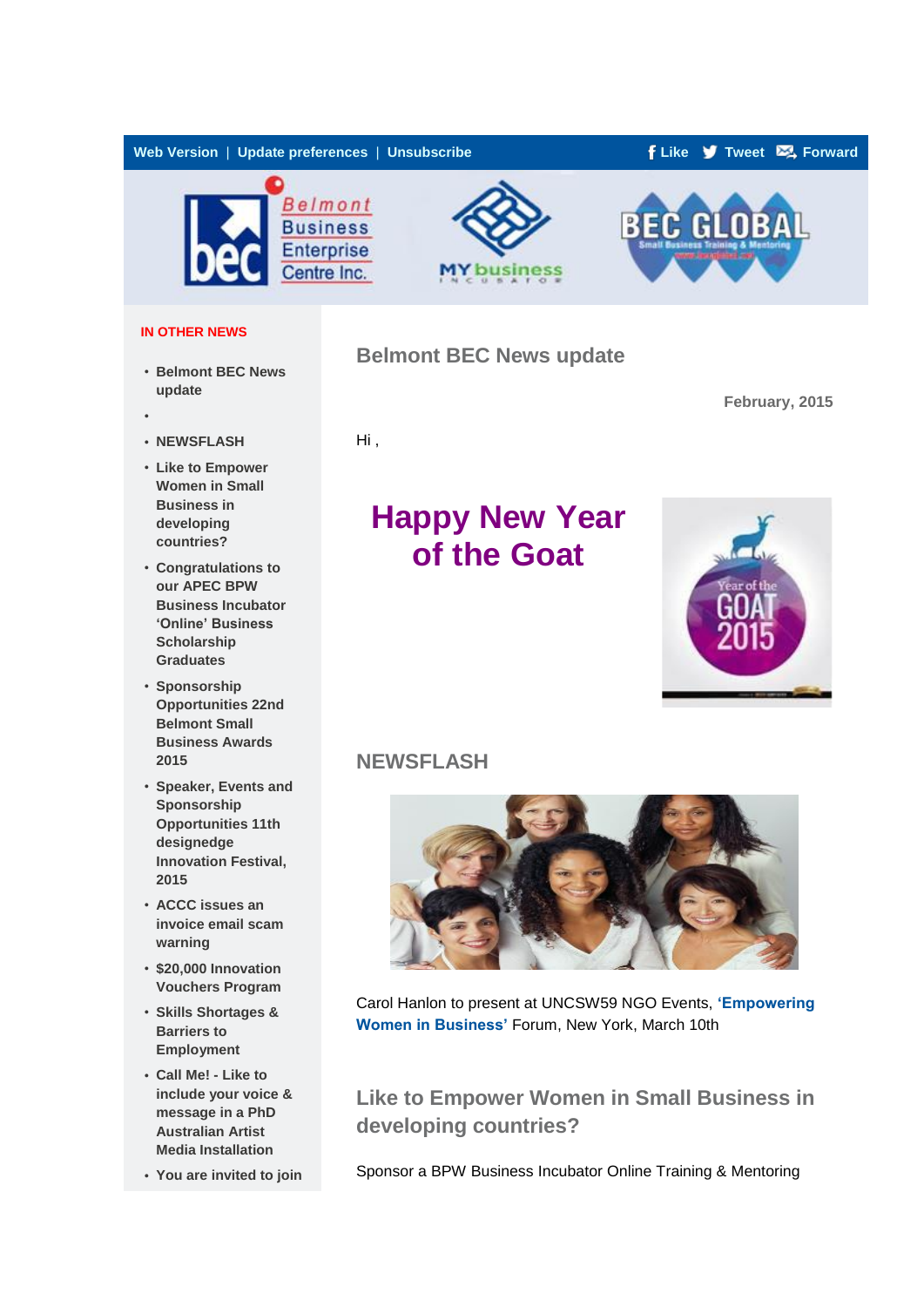**[Friends of Belmont](http://bbec.createsend.com/t/ViewEmailInIFrame/j/E4BAA96479FF0816/C67FD2F38AC4859C/?tx=0#toc_item_11)  [BEC](http://bbec.createsend.com/t/ViewEmailInIFrame/j/E4BAA96479FF0816/C67FD2F38AC4859C/?tx=0#toc_item_11)**

- **[Belmont Business](http://bbec.createsend.com/t/ViewEmailInIFrame/j/E4BAA96479FF0816/C67FD2F38AC4859C/?tx=0#toc_item_12)  ['Ask An Expert'](http://bbec.createsend.com/t/ViewEmailInIFrame/j/E4BAA96479FF0816/C67FD2F38AC4859C/?tx=0#toc_item_12)  [Sundowner,](http://bbec.createsend.com/t/ViewEmailInIFrame/j/E4BAA96479FF0816/C67FD2F38AC4859C/?tx=0#toc_item_12)  [Wednesday, 25](http://bbec.createsend.com/t/ViewEmailInIFrame/j/E4BAA96479FF0816/C67FD2F38AC4859C/?tx=0#toc_item_12)  [February, 5-7pm](http://bbec.createsend.com/t/ViewEmailInIFrame/j/E4BAA96479FF0816/C67FD2F38AC4859C/?tx=0#toc_item_12)**
- **[Grow your Business](http://bbec.createsend.com/t/ViewEmailInIFrame/j/E4BAA96479FF0816/C67FD2F38AC4859C/?tx=0#toc_item_13)  [with your own](http://bbec.createsend.com/t/ViewEmailInIFrame/j/E4BAA96479FF0816/C67FD2F38AC4859C/?tx=0#toc_item_13)  [personal Business](http://bbec.createsend.com/t/ViewEmailInIFrame/j/E4BAA96479FF0816/C67FD2F38AC4859C/?tx=0#toc_item_13)  [Advisor!](http://bbec.createsend.com/t/ViewEmailInIFrame/j/E4BAA96479FF0816/C67FD2F38AC4859C/?tx=0#toc_item_13)**
- **[1001 Business Tips](http://bbec.createsend.com/t/ViewEmailInIFrame/j/E4BAA96479FF0816/C67FD2F38AC4859C/?tx=0#toc_item_14)  [from 101™](http://bbec.createsend.com/t/ViewEmailInIFrame/j/E4BAA96479FF0816/C67FD2F38AC4859C/?tx=0#toc_item_14)  [Entrepreneurs](http://bbec.createsend.com/t/ViewEmailInIFrame/j/E4BAA96479FF0816/C67FD2F38AC4859C/?tx=0#toc_item_14)**
- **[Trends @ MY Green](http://bbec.createsend.com/t/ViewEmailInIFrame/j/E4BAA96479FF0816/C67FD2F38AC4859C/?tx=0#toc_item_15)  [Incubator](http://bbec.createsend.com/t/ViewEmailInIFrame/j/E4BAA96479FF0816/C67FD2F38AC4859C/?tx=0#toc_item_15)**
- **[Tips from Computer](http://bbec.createsend.com/t/ViewEmailInIFrame/j/E4BAA96479FF0816/C67FD2F38AC4859C/?tx=0#toc_item_16)  [Consultants](http://bbec.createsend.com/t/ViewEmailInIFrame/j/E4BAA96479FF0816/C67FD2F38AC4859C/?tx=0#toc_item_16)  [Professionals](http://bbec.createsend.com/t/ViewEmailInIFrame/j/E4BAA96479FF0816/C67FD2F38AC4859C/?tx=0#toc_item_16)**
- **[Website Tips from FX](http://bbec.createsend.com/t/ViewEmailInIFrame/j/E4BAA96479FF0816/C67FD2F38AC4859C/?tx=0#toc_item_17)  [Digital](http://bbec.createsend.com/t/ViewEmailInIFrame/j/E4BAA96479FF0816/C67FD2F38AC4859C/?tx=0#toc_item_17)**
- **[International](http://bbec.createsend.com/t/ViewEmailInIFrame/j/E4BAA96479FF0816/C67FD2F38AC4859C/?tx=0#toc_item_18)  [Women's Day, Lunch,](http://bbec.createsend.com/t/ViewEmailInIFrame/j/E4BAA96479FF0816/C67FD2F38AC4859C/?tx=0#toc_item_18)  [Belmont, 12-3pm,](http://bbec.createsend.com/t/ViewEmailInIFrame/j/E4BAA96479FF0816/C67FD2F38AC4859C/?tx=0#toc_item_18)  [March 8](http://bbec.createsend.com/t/ViewEmailInIFrame/j/E4BAA96479FF0816/C67FD2F38AC4859C/?tx=0#toc_item_18)**
- **[NEWS](http://bbec.createsend.com/t/ViewEmailInIFrame/j/E4BAA96479FF0816/C67FD2F38AC4859C/?tx=0#toc_item_19)**
- **[Business Skills 'Live'](http://bbec.createsend.com/t/ViewEmailInIFrame/j/E4BAA96479FF0816/C67FD2F38AC4859C/?tx=0#toc_item_20)  [& 'On Demand'](http://bbec.createsend.com/t/ViewEmailInIFrame/j/E4BAA96479FF0816/C67FD2F38AC4859C/?tx=0#toc_item_20)  [Sessions](http://bbec.createsend.com/t/ViewEmailInIFrame/j/E4BAA96479FF0816/C67FD2F38AC4859C/?tx=0#toc_item_20)**

**Advice from the Experts**



Starting a Business, business management; Business Planning, financial specialist; Marketing and promoting your business; Strategic planning, global supply chains and opportunities; **[Contact us](mailto:info@belmontbec.com?subject=ONLINE%20Business%20Advisors%2C%20Mentors%2C%20Coaching%20available)** for bookings and rates.

Scholarship in your country of interest! Thanks to Elisa Doro, Goldfish Toyshop, Berry, NSW who has sponsored 10 BPW Training Scholarships for Women in Madagascar. **[Contact us](mailto:BPWBI@belmontbec.com?subject=Feb%20Newsletter-%20BPW%20sponsorship)** to discuss your women in business sponsored scholarships.

### **Congratulations to our APEC BPW Business Incubator 'Online' Business Scholarship Graduates**

Women in small business across 5 economies of Chinese Taipei, Republic of Korea, The Philippines, Chile and Australia have just completed their extensive small business training and mentoring with Belmont BEC & BEC Global with support from APEC Multi-Year Project MSCE 03 2013A and The Chinese Taipei Foundation for Women's Rights Promotion and

Development. View**[www.bpwbusinessincubator.com/apec](http://bbec.bridgewaymailer.com/t/j-l-diyullt-l-yu/)**

# **Sponsorship Opportunities 22nd Belmont Small Business Awards 2015**

Opportunity to get involved as a sponsor for this year's small business awards and profile your business to many thousands of small businesses across WA. Due to launch April with the final presentation of winners to held at the Ballroom, Perth Convention Exhibition Centre October. **[Contact us](mailto:awards@belmontbec.com?subject=Feb%20Newsletter-Awards%20Sponsorship)** View 2014 award winners**[www.belmontbec.com/awards](http://bbec.bridgewaymailer.com/t/j-l-diyullt-l-jl/)**

# **Speaker, Events and Sponsorship Opportunities 11th designedge Innovation Festival, 2015**

Like to present an innovative topic, stage an event or be an official sponsor of our 11th annual designedge Innovation Festival. Launch Mid April to end of May **[Contact us](mailto:events@belmontbec.com?subject=Feb%20Newsletter-%20Innovation%20Festival)** View 2014 festival events**[www.belmontbec.com/2014innovation](http://bbec.bridgewaymailer.com/t/j-l-diyullt-l-jr/)**

### **ACCC issues an invoice email scam warning**



The scam involves scammers pretending to be legitimate suppliers advising changes to payment arrangements. Scammers hack into vendor/supplier email accounts and send you an email, supposedly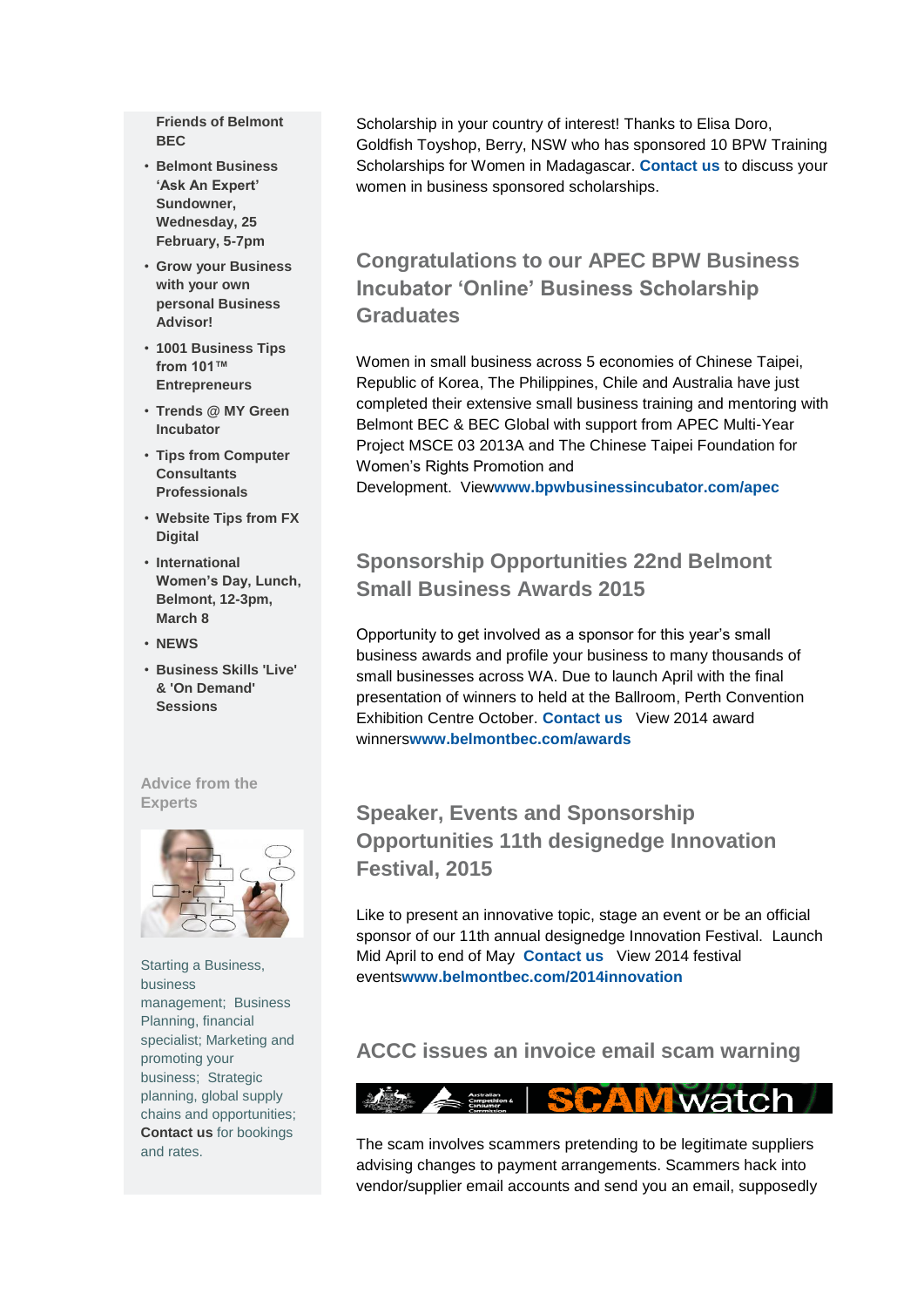



**[LIKE us and get extra](http://bbec.bridgewaymailer.com/t/j-l-diyullt-l-g/)  [News!](http://bbec.bridgewaymailer.com/t/j-l-diyullt-l-g/)**



**[FOLLOW us and](http://bbec.bridgewaymailer.com/t/j-l-diyullt-l-yd/)  [don't miss a thing!](http://bbec.bridgewaymailer.com/t/j-l-diyullt-l-yd/)**



from a vendor, requesting a wire transfer to a new or different bank account. For tips on how to protect your business, visit the**[SCAMwatch website](http://bbec.bridgewaymailer.com/t/j-l-diyullt-l-jy/)** and read **[SCAMwatch radar](http://bbec.bridgewaymailer.com/t/j-l-diyullt-l-jj/)**

### **\$20,000 Innovation Vouchers Program**

The Innovation Vouchers Program can provide financial assistance of up to \$20,000 to eligible small-to-medium enterprises to access professional skills, services or knowledge to enable them to advance their innovation or commercialisation activity in Western Australia. Applications close on 27 February 2015. **[Visist Here](http://bbec.bridgewaymailer.com/t/j-l-diyullt-l-jt/)**



## **Skills Shortages & Barriers to Employment**

The Food, Fibre and Timber Industries Training Council is undertaking research on behalf of the WA Government for input into the WA State Priority Occupation List (SPOL). The State Priority Occupation List is an annually produced list of jobs that are in high demand or considered industry-critical in Western Australia. your feedback is required re: existing or potential skill shortages and barriers to employment and training within your various industries. Metro Meeting: 8.30am-12noon, Tues, 3 March 2015, **[Contact Us](mailto:info@belmontbec.com?subject=Feb%20Newsletter-%20FFTIT%20survey)** for further details **Can't attend the meeting – participate in the online** 

**survey [https://www.surveymonkey.com/s/TCFAI](http://bbec.bridgewaymailer.com/t/j-l-diyullt-l-ji/)**

**Call Me! - Like to include your voice & message in a PhD Australian Artist Media Installation**

This media installation has already shown in Australia and Vienna and due to exhibit in Budapest mid 2015 Phone 0352442440 and leave your message – recite a poem, tell a story, leave a message. Like to know more visit **[here](http://bbec.bridgewaymailer.com/t/j-l-diyullt-l-jd/)** or**[www.rachelhanlon.com](http://bbec.bridgewaymailer.com/t/j-l-diyullt-l-jh/)**



# **[You are invited to join Friends of Belmont BEC](http://bbec.bridgewaymailer.com/t/j-l-diyullt-l-jk/)**

Join **[Friends of Belmont BEC](http://bbec.bridgewaymailer.com/t/j-l-diyullt-l-ju/)** and receive opportunities for you and your business; Bronze, Silver & Gold Levels available; Membership is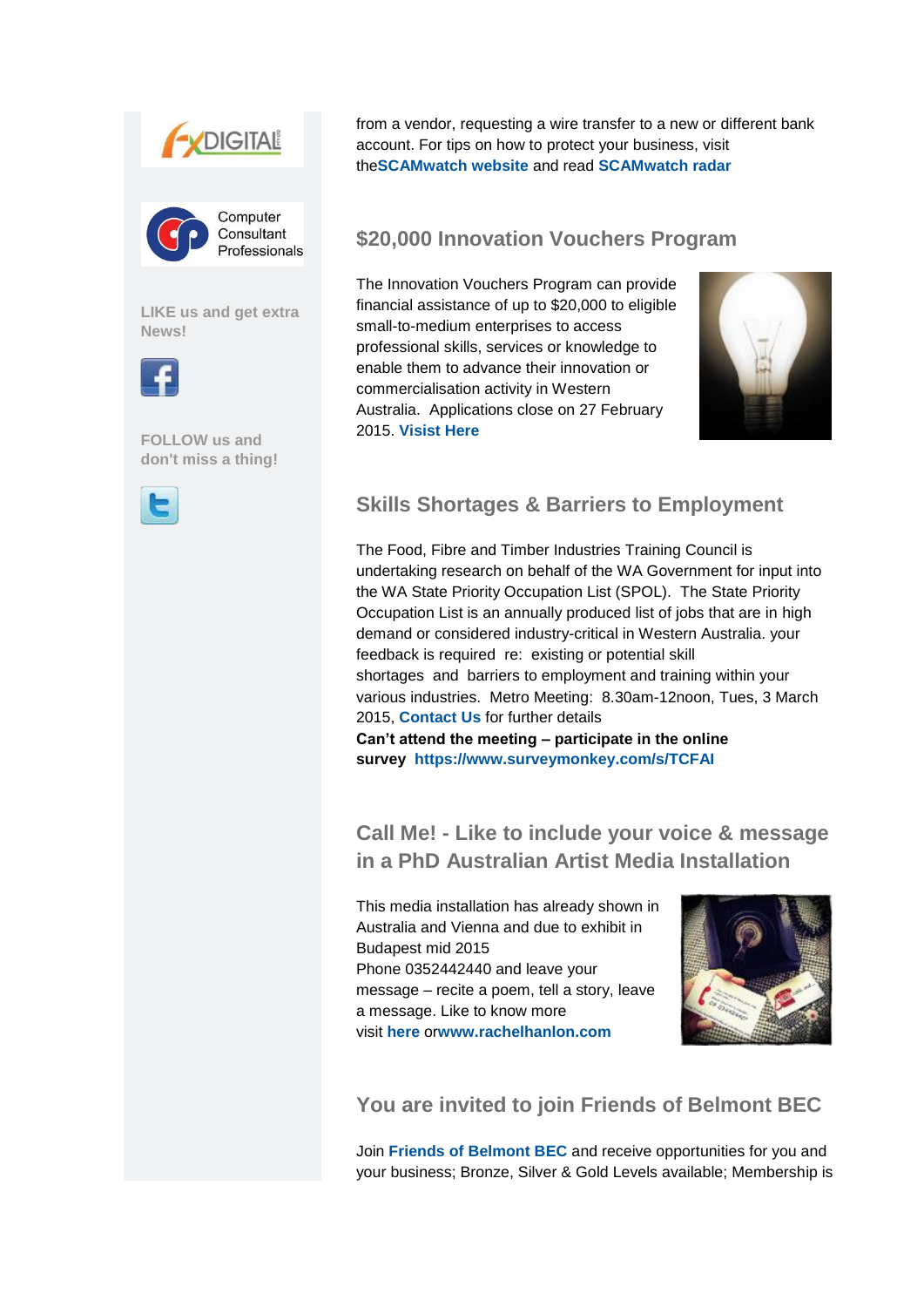#### tax deductible. **[www.belmontbec.com/membership](http://bbec.bridgewaymailer.com/t/j-l-diyullt-l-tl/)**

Welcome to our newest Friends of Belmont BEC Members - Charles Ryder, White Chalk Road; Sharron Hawkins, MZ Finance & Business Services; Arnaud Michel, Core Kinetics Physiotherapy; Jaz Caisley, Computer Consultant Professionals; Lee Ginty, Computermate; Donald Yates, Columbus Group; Sheryll L Fisher, Outback Initiatives; Kim Barrett, Kboss International; Aneesha Varghese, Smart Financials; Donna Vincent, Hard Hat Bookkeepers.

### **Belmont Business 'Ask An Expert' Sundowner, Wednesday, 25 February, 5-7pm**

#### *Guest Speakers:*

*Micheal Keil, MichaelKeil.com - Tips on real estate investment in 2015*

*Donna DiBartolomeo, Volunteer Task Force - The Benefits of Volunteering*

*Ingrid Cumming, Kart Koort* 

*Wiern - Understanding Aboriginal Culture Colin Atkinson, CA Management Services - Business Knowledge & Software Expo, \*Attendees will receive entry tickets to the Business Expo*Door Prizes. Bookings

Essential: **[www.belmontbec.com/events](http://bbec.bridgewaymailer.com/t/j-l-diyullt-l-tr/)**

### **Grow your Business with your own personal Business Advisor!**

Need help with staying on track to build your business, join our popular business advisory or coaching services! Bookings**[www.belmontbec.com/mentoring](http://bbec.bridgewaymailer.com/t/j-l-diyullt-l-ty/)**

### **1001 Business Tips from 101™ Entrepreneurs**

**Like To Share Your Business Tips?**

**Like to be featured in our new book series?**

**Share insights learnt through running your own business**



**[More Information](http://bbec.bridgewaymailer.com/t/j-l-diyullt-l-tj/)**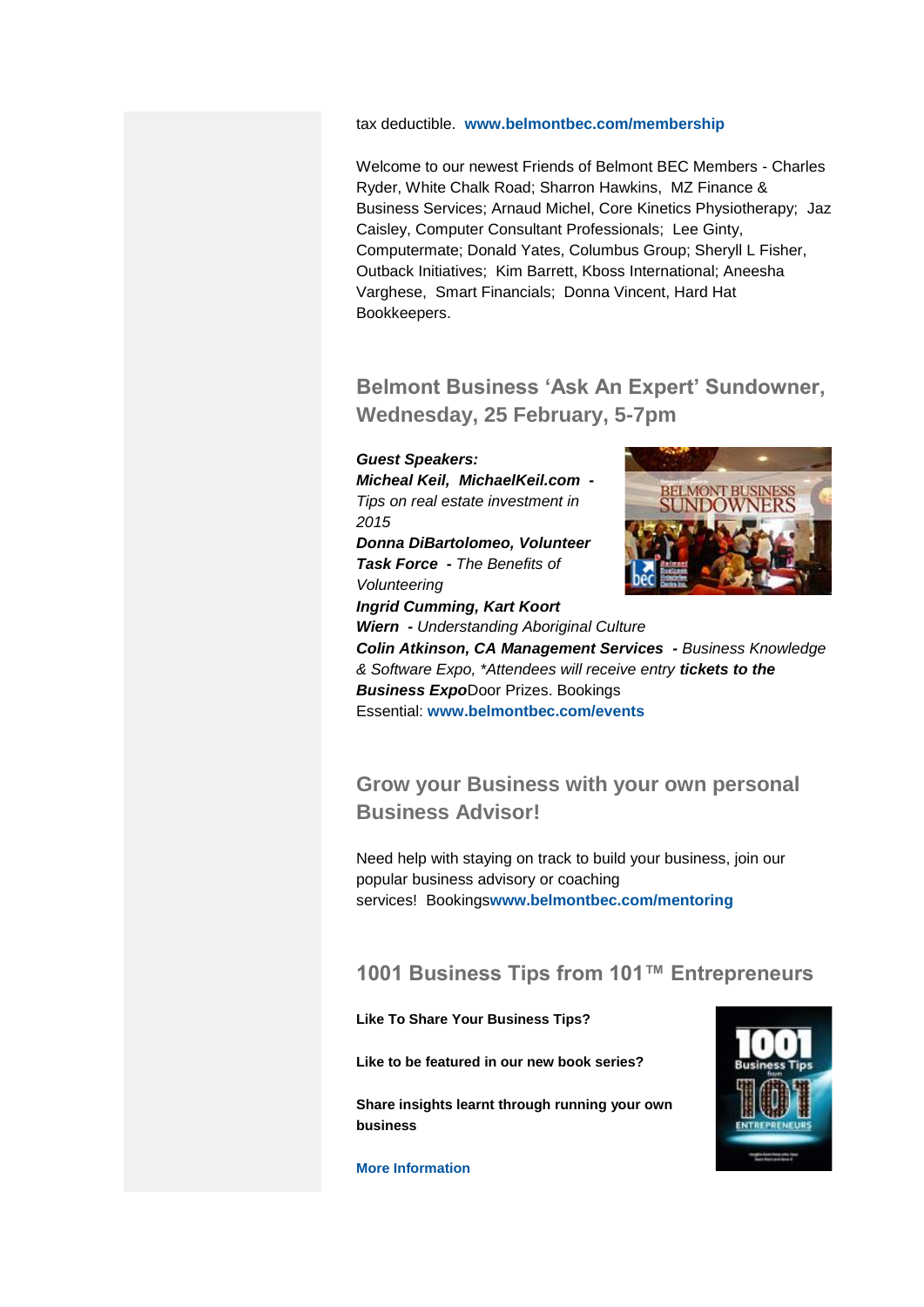### **Trends @ MY Green Incubator**



**Monthly Energy Tip - Make a plan to be energy efficient every month of the year with our monthly energy-saving tips.**

#### **February**

With rising temperatures we are also experiencing rising electricity costs. Cooling is vital for creating productive working environments. However minimising costs are essential for profitability.

1. Be aware of what your cooling is costing you.

The size (KW) of the unit will not enable you to work out accurately the usage due to the duty cycle, or the actual drawing time.

An energy monitor or even a special monitoring socket can give you accurate readings.

2. There may be times where evaporative cooling or fans can be used which will draw far less energy

3. Blinds and shades are useful to block direct sunlight

4. Closed doors and windows and use of air curtains will assist in the efficiency of air conditioners.

5. Do not waist costs cooling rooms not being utilised, or that are unoccupied for long periods.

6. Avoid using lights that create a lot of heat, these are also using more energy to run.

**[Contact us](mailto:greenenergy@tcfaustralia.com?subject=Free%20Energy%20Efficiency%20Fact%20Sheets)** for Free Fact Sheet, Live Webinar, Recording or Free Mentor to help you lower your energy costs **- [www.tcfaustralia.com/energyproject](http://bbec.bridgewaymailer.com/t/j-l-diyullt-l-tt/)**

**Save \$\$ Money – Reduce energy usage in your business**

**[Join our free Webinars or request a Recording or Fact Sheet here.](http://bbec.bridgewaymailer.com/t/j-l-diyullt-l-ti/)**

Like to speak to our Solar Mentor Expert? Register: **[www.tcfaustralia.com/tcfaenergyform](http://bbec.bridgewaymailer.com/t/j-l-diyullt-l-td/)**

### **[Tips from Computer Consultants Professionals](http://bbec.bridgewaymailer.com/t/j-l-diyullt-l-th/)**

When you communicate around the world it's easy to lose track of time! **[www.worldtimebuddy.com](http://bbec.bridgewaymailer.com/t/j-l-diyullt-l-tk/)** is the best site for matching timezone information I've ever found. **[www.ccp.com.au](http://bbec.bridgewaymailer.com/t/j-l-diyullt-l-tu/)**

### **[Website Tips from FX Digital](http://bbec.bridgewaymailer.com/t/j-l-diyullt-l-il/)**

Do you like reading the same book over and over again? If your website doesn't include a blog this is exactly what you are asking your audience to do. Every business website should incorporate a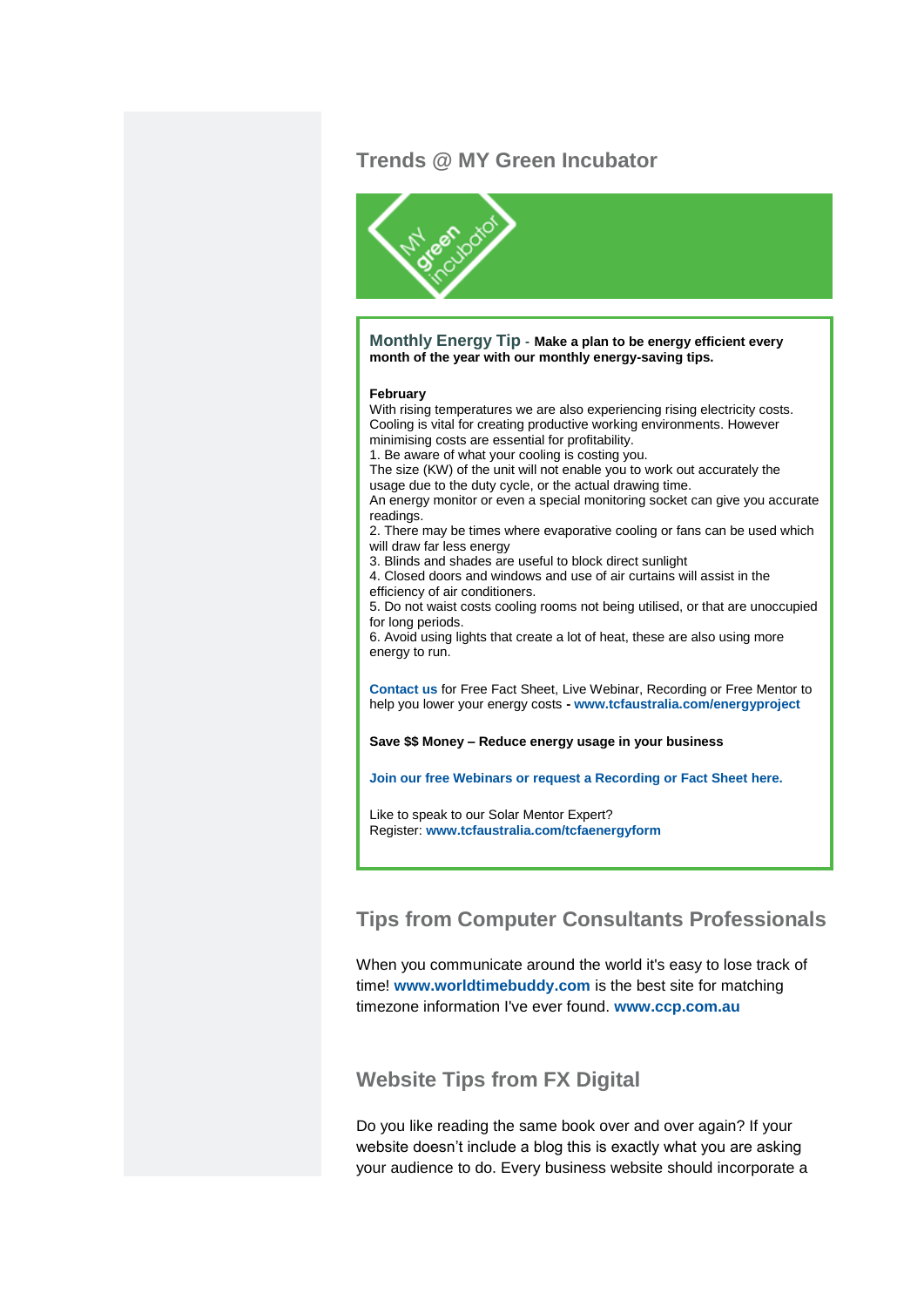blog, and every business should post regular blog posts if they want to succeed online. **[www.websitedesigns.com.au](http://bbec.bridgewaymailer.com/t/j-l-diyullt-l-ir/)**

### **International Women's Day, Lunch, Belmont, 12-3pm, March 8**

Join 50+ women celebrating women around the globe. Guest Speakers Minister Hon Helen Morton MLC and Hon Samantha Rowe, MLC Bookings **[www.belmontbec.com/events](http://bbec.bridgewaymailer.com/t/j-l-diyullt-l-iy/)**

### **NEWS**

**Short-term Office Hire, Meeting Rooms and Training Room** available in Belmont - **[Contact us](mailto:info@belmontbec.com?subject=Short-term%20Office%20Hire%2C%20Meeting%20and%20Training%20Room)**

**Have you made 20% of energy savings in your business?** Complete our survey and go in the draw to win a carton of Margaret River Red Wine**[http://www.tcfaustralia.com/energysavingssurvey](http://bbec.bridgewaymailer.com/t/j-l-diyullt-l-ij/)**

**Access to IBISWorld Industry Business Forecast Reports** IBISWorld industry research & forecast reports on over 500 industries, Belmont BEC members can view IBIS reports at no cost at our office. (IBIS reports valued at \$1,295) **[Contact us](mailto:info@belmontbec.com?subject=Access%20to%20IBISWorld%20Industry%20Business%20Forecast%20Reports)**

### **Business Skills 'Live' & 'On Demand' Sessions**



**Live and Recorded Webinars for Online - Anytime - Fast Track your Training [www.belmontbec.com/webinars](http://bbec.bridgewaymailer.com/t/j-l-diyullt-l-ii/)** Join our webinars online through your iPad or iPhone - **[contact us](mailto:support@belmontbec.com?subject=Question%20-%20how%20to%20access%20the%20webinar%20on%20iPad%20or%20iPhone)**

**[\\*Measuring Energy Usage in Your Business](http://bbec.bridgewaymailer.com/t/j-l-diyullt-l-id/) [\\*Monitoring your Energy Bills in Your Business](http://bbec.bridgewaymailer.com/t/j-l-diyullt-l-id/) [\\*Reduce Costs in Air Conditioning](http://bbec.bridgewaymailer.com/t/j-l-diyullt-l-id/) [\\*Low Cost Energy Efficiency Accreditation](http://bbec.bridgewaymailer.com/t/j-l-diyullt-l-id/) [\\*Reduce Office Equipment Energy Costs](http://bbec.bridgewaymailer.com/t/j-l-diyullt-l-id/) [\\*Women's Empowerment Principles](http://bbec.bridgewaymailer.com/t/j-l-diyullt-l-ih/) [\\*Sourcing Women Vendors](http://bbec.bridgewaymailer.com/t/j-l-diyullt-l-ih/) [Importing & Exporting](http://bbec.bridgewaymailer.com/t/j-l-diyullt-l-ik/) [Australian Privacy](http://bbec.bridgewaymailer.com/t/j-l-diyullt-l-iu/) Changes [\\*Solar Energy](http://bbec.bridgewaymailer.com/t/j-l-diyullt-l-dl/)**